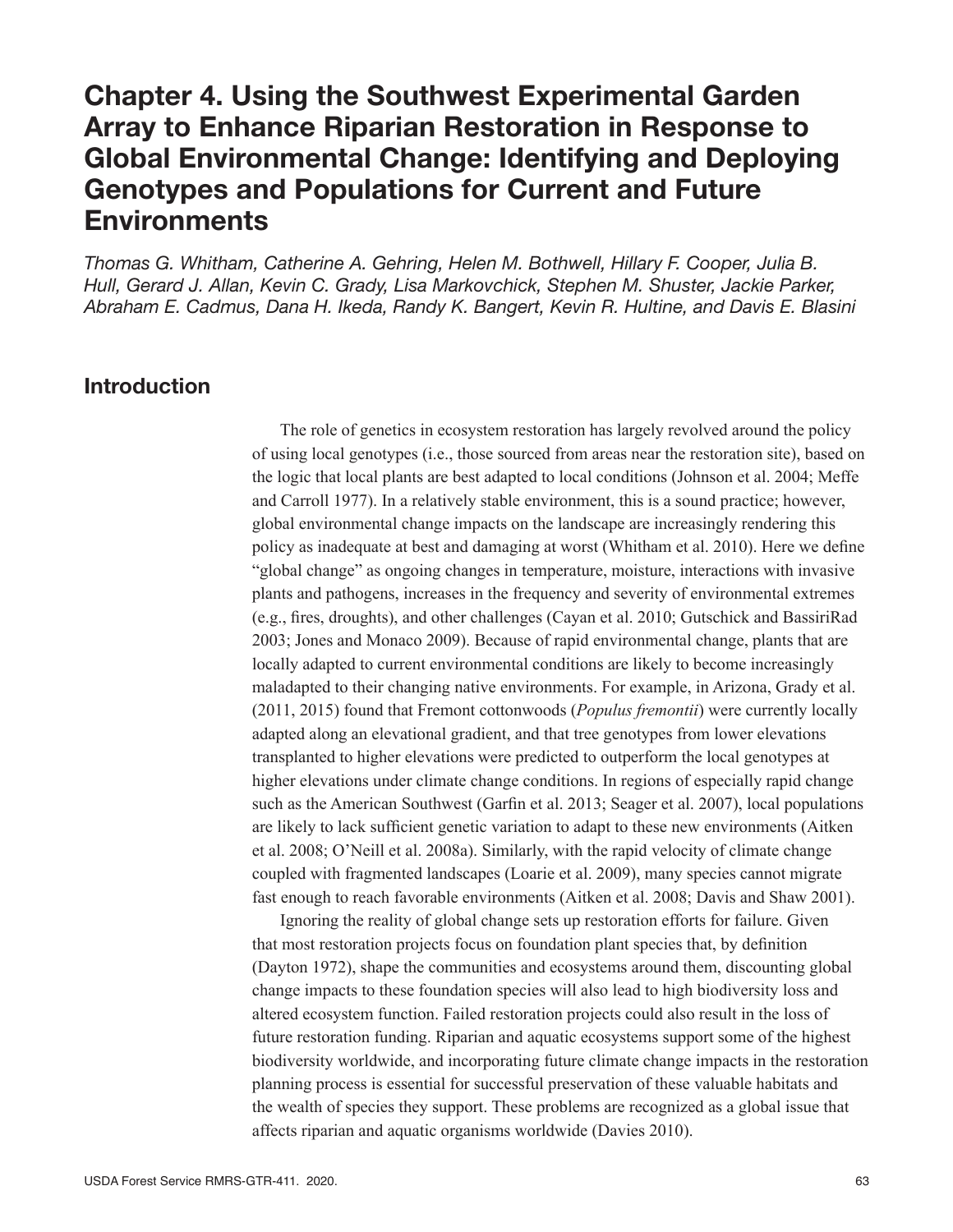Robust experiments are a key component of identifying which species, populations, and genotypes are most likely to survive both current and future environmental conditions. Just as agricultural field trials have been essential for crop improvement, the same basic field trial approach is being used for forest trees and other species in wildlands (e.g., Marris 2009; O'Neill et al. 2008a). In the American Southwest, we have established field trials of riparian cottonwoods and willows that are embedded within larger landscapes to be restored. We recommend such field trials as a first step in restoration to minimize future risks and enhance project success on adjacent lands.

The Southwest Experimental Garden Array ([http://www.sega.nau.edu\)](http://www.sega.nau.edu) was specifically funded by the National Science Foundation to develop this approach. Established along a 1,400-meter elevational gradient, the SEGA gardens allow researchers and managers to understand predicted climate change impacts across five major vegetation zones in Arizona. Based on findings quantified in gardens (Evans et al. 2016; Grady et al. 2011, 2015) and in the wild (Ikeda et al. 2017), restoration biologists can deploy genotypes from populations that show adaptive potential and are most likely to survive in a changing environment. In so doing, both the foundation species and the diverse communities they support can be preserved for future generations (Ikeda et al. 2014).

The following sections develop the logic of this approach. We: give evidence that global change results in maladaptation; emphasize the importance of focusing first on foundation plant species that are the community and ecosystem drivers; describe experimental approaches that can be used to identify adapted genotypes for use in restoration; and discuss the importance of maintaining high genetic diversity for the evolutionary potential and highest biodiversity of foundation species' communities.

# Local Adaptation in a Stable Environment and Maladaptation with Global **Change**

Many studies show that plants are generally locally adapted to their environment (e.g., Clausen et al. 1940; Hereford 2009; Joshi et al. 2001; Savolainen et al. 2007). Thus, the demonstration of local adaptation is a primary justification for using only local stock in restoration, which is the current practice for restoration within most national parks. However, climate change and other global change stressors such as invasive species, drought, and other extremes are causing dramatic shifts, such that locally adapted plants are becoming increasingly maladapted (Jones and Monaco 2009). This decoupling of plants from the environments they were adapted to is resulting in landscape-level dieoffs (Allan et al. 2010; Gitlin et al. 2006; van Mantgem et al. 2009) and a shift in the elevational and/or latitudinal distributions of species to environments that match the site conditions of their former home environments (e.g., Allen and Breshears 1998; Brusca et al. 2013; Chen et al. 2011; Walther et al. 2002).

A mismatch between the environments that species are currently adapted to and what the environment has or will become in the future is illustrated in figure 6, showing a photograph of the Bill Williams River that is suffering from upwards of 85 percent mortality of Fremont cottonwood. This mortality is associated with an ongoing drought that began about 5 years prior to a high mortality event that first became evident in the summer of 2015. Concurrent with this mortality event was a lack of surface stream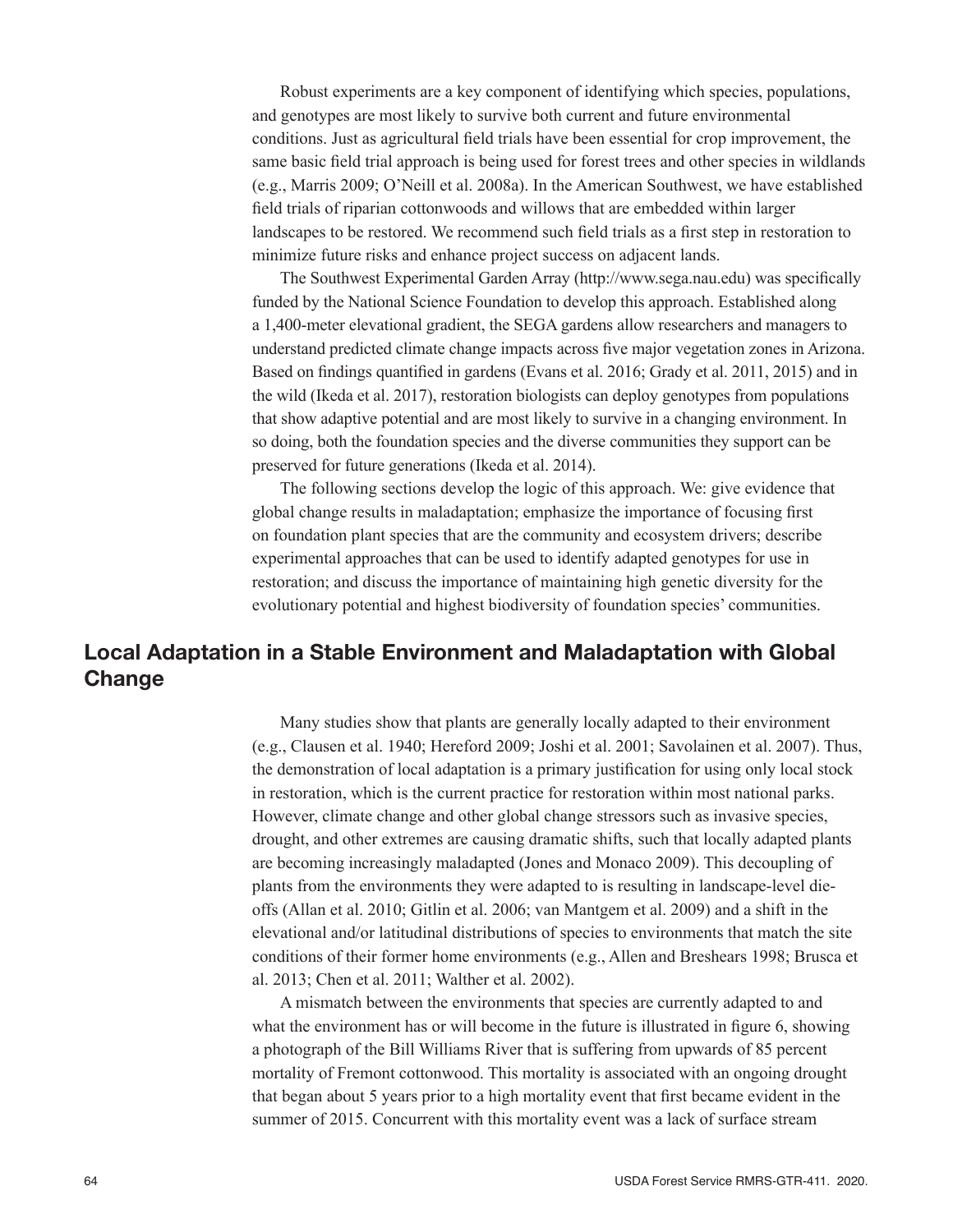

**Figure 6—**Photo of cottonwood riparian forest taken March 28, 2017, along the lower reaches of the Bill Williams National Wildlife Refuge in Arizona. Photo by co-author Hillary Cooper.

flows, a water table that had receded below 5 m, and an increase in extreme summer temperatures events  $\geq 50$  °C. These conditions have continued through the present (September 2017) and are associated with continuing mortality. High mortality of these foundation trees is of great concern since this forest is home to many sensitive and listed species (e.g., Lower Colorado River Multi-Species Conservation Program: LCR-MSCP 2004).

As such drought conditions persist or worsen into the future as species distribution models predict for the Sonoran Desert ecotype of *P. fremontii* (Ikeda et al. 2017), restoring with local stock would likely result in restoration failure for both the cottonwood and its many dependent species. Similar forecasts are predicted for many forest trees throughout western North America (Rehfeldt et al. 2006). Thus, experimentally identifying source populations and genotypes from non-local stocks that can survive both current and future conditions is crucial for restoration projects to be successful. Furthermore, when local plants are no longer locally adapted as figure 6 emphasizes, concerns about genetic pollution are largely negated. The focus should shift toward finding stocks that can survive in altered environments and simultaneously maintain the listed and sensitive species that depend upon this habitat for their survival (e.g., Bangert et al. 2013).

### The Importance of Focusing on Foundation Species

Riparian foundation species such as cottonwoods and willows support hundreds of other organisms including sensitive and listed species (e.g., Bangert et al. 2013; Patla 2014; Skagen et al. 2005). Therefore, a first priority should be to identify the foundation species that play a central role in defining their respective communities and ecosystems and focus on their preservation as a first priority (Dayton 1972; Ellison et al. 2005; Whitham et al. 2003). Furthermore, many studies have shown that different plant genotypes support different communities and ecosystem processes (Crutsinger 2016; Lamit et al. 2015; Whitham et al. 2012). The communities that these different genotypes support represent a heritable plant trait (Gehring et al. 2017; Keith et al. 2010; Shuster et al. 2006). Thus, it is essential that we consider preserving not only species, but also the intraspecific genetic variation within these species. High genetic diversity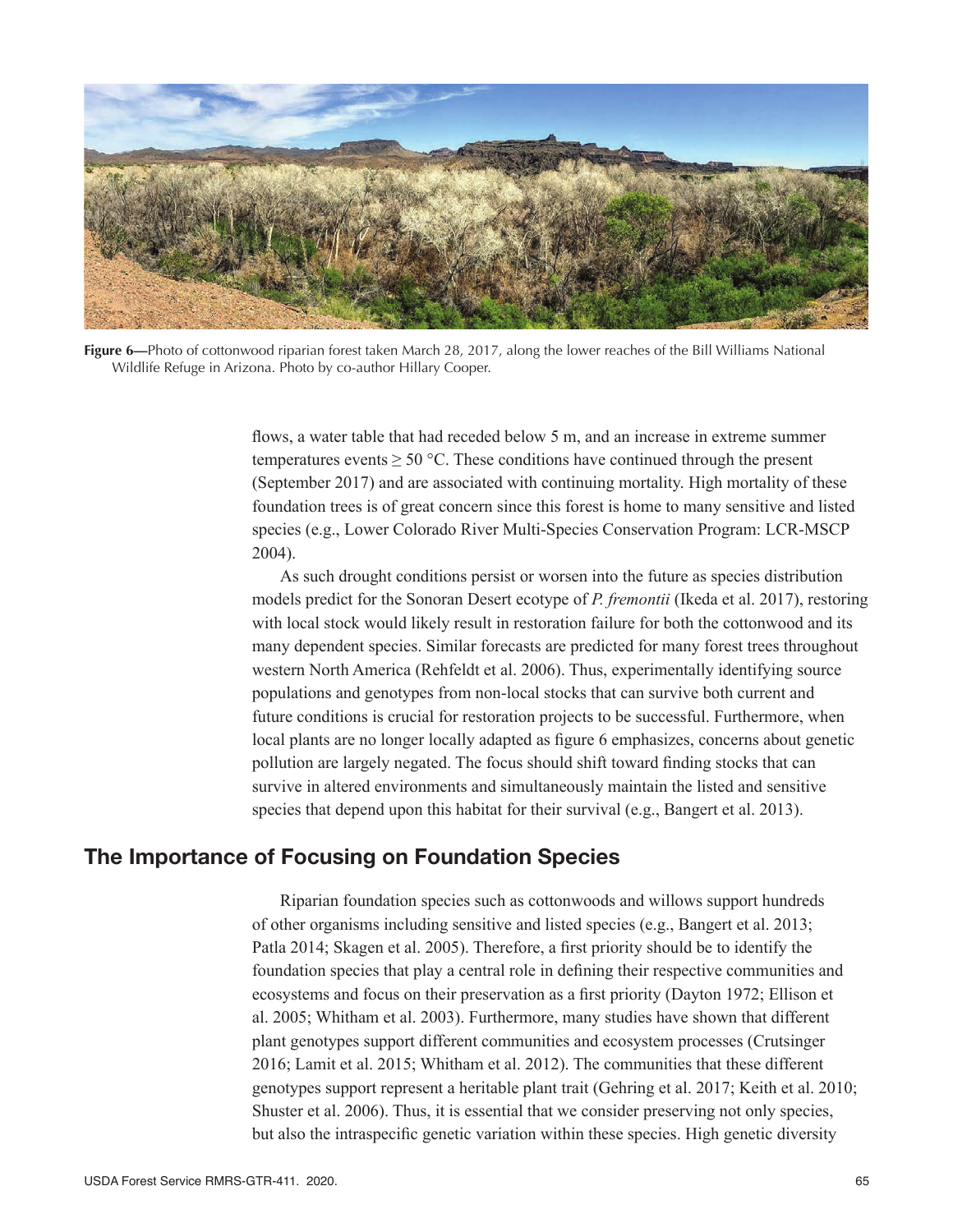in foundation species drives higher biodiversity in their associated communities and enhanced ecosystem processes (e.g., Ferrier et al. 2012; Fischer et al. 2014; Wimp et al. 2004). Thus, the problem of conserving riparian communities (and other vegetation types) is three-fold:

- Preserving foundation species.
- Preserving the genetic diversity of foundation species essential for maintaining their adaptive potential and role as a foundation species supporting diverse associated communities and ecosystem processes.
- Understanding the relative importance of genetics versus the environment and how they interact (G x E interactions) to affect foundation species, associated communities, and ecosystem processes.

To achieve these three goals in a changing environment, we must identify the individual plant genotypes and populations that can survive both current and future environmental conditions for a given restoration site (Grady et al. 2011; Ikeda et al. 2017; O'Neill et al. 2008a) and identify the corridors that maintain gene flow among populations as landscapes become more fragmented (Bothwell et al. 2017) and may suffer from the loss of genetic diversity (Vranckx et al. 2012). By focusing on these foundation species that are community and ecosystem drivers, we can also save many other species that are dependent upon the critical habitat they provide. In the next section, we describe how we can rigorously and experimentally identify the populations and genotypes of foundation species most useful in restoration.

#### Quantifying Which Stocks Will Survive Future Environments

Experiments are essential for identifying which species, populations, and genotypes are most likely to survive both current and future environmental conditions. The basic experimental approach pioneered by Clausen et al. (1940) is to establish field trials on portions of lands that are slated for restoration. Because the findings from field trials are most valid for the biotic and abiotic environment in which they are measured, having these sites embedded in larger restoration sites ensures that the findings from the field trials have the same soils, communities, and other variables that are most relevant to the adjacent sites to be restored. Based on quantification of plant performance (e.g., survival, growth, biodiversity, community stability, ecosystem functions) from such field trials, managers can identify stocks that exhibit adaptive potential to changing environments so they can be used to restore adjacent lands. This approach maximizes both short- and long-term plant performance goals and reduces risk of failure. Field trials have long been a standard practice in agriculture for maximizing yield, but they are much less common in wildlands restoration that necessitate more complex metrics of success (e.g., biodiversity, ecosystem services). Long-term monitoring of these field trials is especially important with long-lived species, as genotypes that do best in the short term may exhibit higher relative mortality in the long term or vice-versa (e.g., Sthultz et al. 2009).

Just as agricultural field trials have been essential to identify superior genetic lines to maximize crop yield under current and future conditions, the same basic field trial approach is being used with commercially important forest trees (e.g., Marris 2009; O'Neill et al. 2008a,b). As an example of the success of this approach, O'Neill et al. (2008a) developed a model using a network of provenance trials to match seed source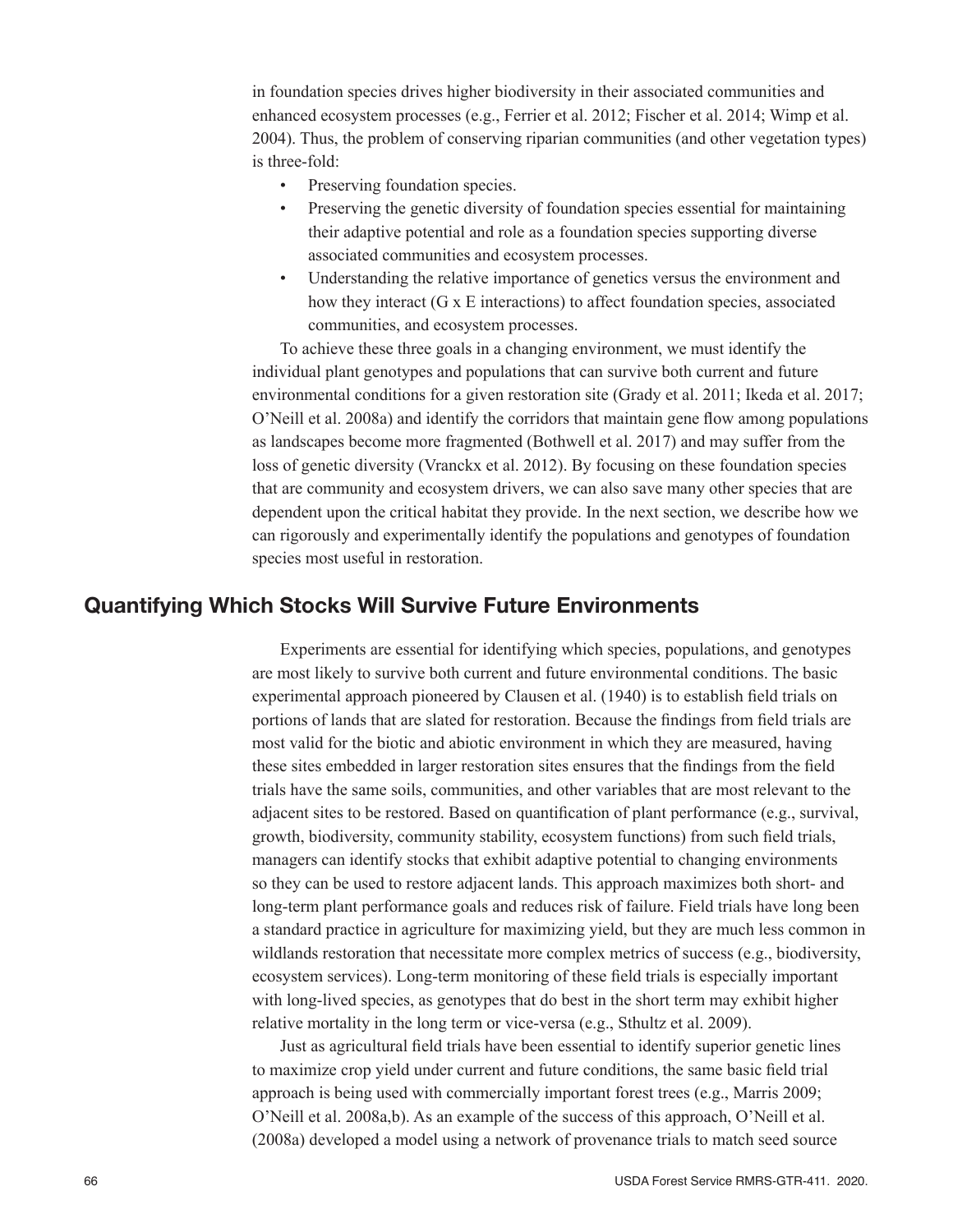populations of lodgepole pine with planting sites where they will perform best under future climatic conditions. Based on their findings, it is now reforestation policy in British Columbia to plant with trees adapted to a  $2^{\circ}$ C hotter environment than the local stock (Marris 2009; O'Neill et al. 2008b; Pedlar et al. 2011), and these recommendations are being further refined to obtain even better matches with projected future environments (O'Neill et al. 2017).

Research in the United States on foundation tree species has greatly benefited from this field trial/common garden approach, exemplified in a new research facility, the Southwest Experimental Garden Array (SEGA). The provenance trial approach specifically involves collecting genotypes from each of several different populations throughout a plant's range and reciprocally transplanting them in common garden test sites to quantify their performance in different environments. Northern Arizona University (NAU) has undertaken a long-term program to develop SEGA as a research platform to study and provide solutions for utilizing genetics-based approaches to mitigate climate change, invasive species, and other global challenges. This research platform (fig. 7) allows collaborating scientists and institutions (e.g., USGS, USFS, NAU) to quantify the ecological and evolutionary responses of species to changing climatic conditions using emerging technologies.

SEGA was initiated in 2012 with \$4.5 million in seed funding from the National Science Foundation (NSF) and NAU to create a network of 10 gardens along an elevation gradient in northern Arizona. The SEGA model is flexible, and a growing network of satellite sites are being added by users that expand upon and increase the resolution of the core sites. Because data are archived to NSF standards and are available online, this array is ideally suited to the experimental study of gene by environment interactions that can best be addressed using a common garden network. Study organisms span from soil microbes, grasses, forbs, shrubs, and trees.



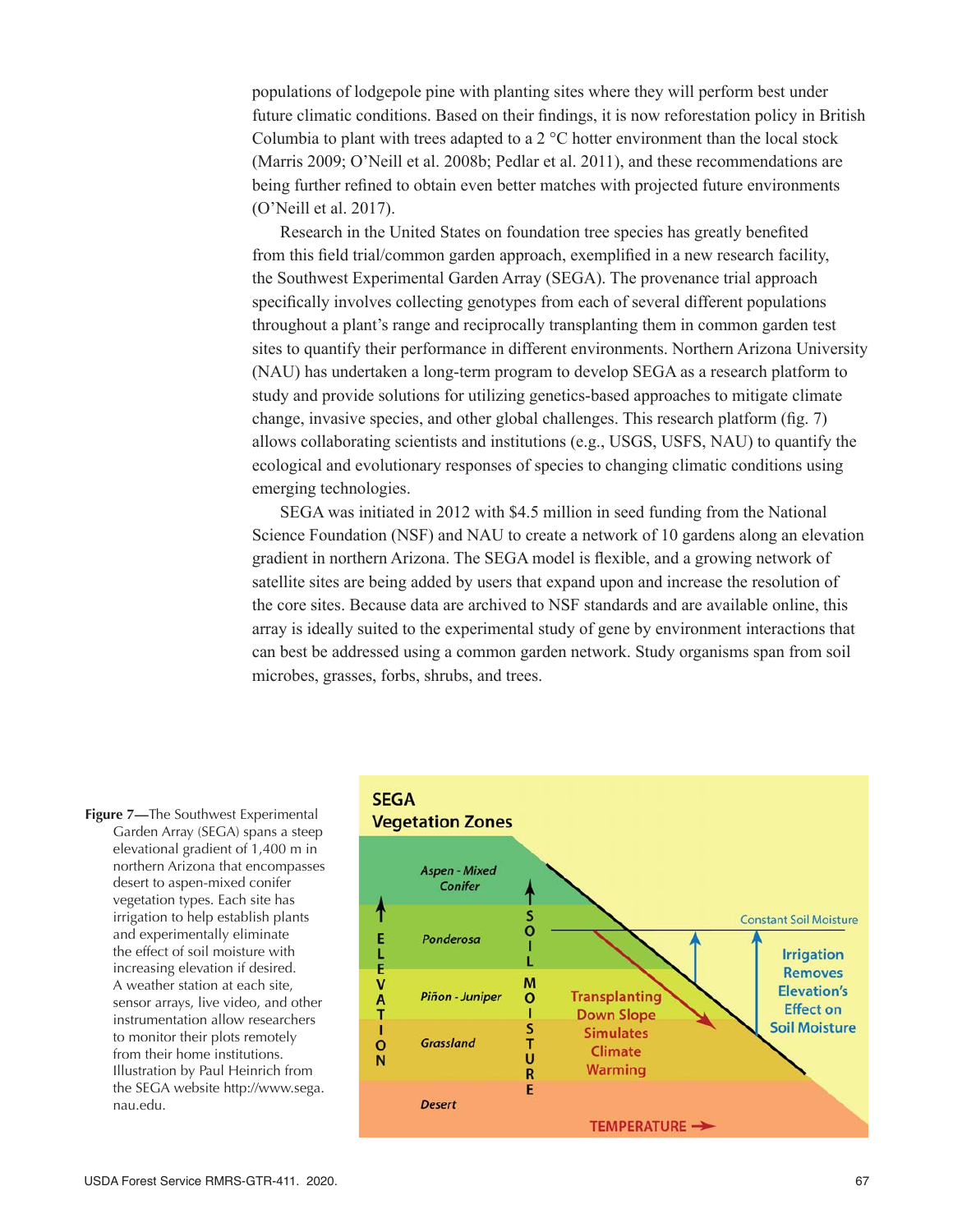Because temperature and moisture predictably change with elevation, these common gardens arrayed along an elevation gradient reflect climatic differences from desert to aspen-mixed conifer forest biomes that mimic the effects of climate change. Thus, this elevation gradient allows researchers to simulate the effects of climate change. For example, by planting the same genotypes of plants in multiple gardens, especially at lower elevations where it is hotter and drier, plants can be challenged with expected future climatic conditions. Researchers can then identify genotypes that show adaptive potential consistent with survival in a changing environment for use in restoration. Similarly, by adding supplemental water at a site or removing water with the use of rainout shelters, researchers can quantify the combined effects of temperature and moisture gradients with even greater control, or quantify just the effects of temperature alone. Experimental separation of temperature and moisture effects is especially important since increasing temperature has been demonstrated in virtually all climate models, while precipitation predictions are more variable as some areas might get wetter or have a change in the distribution of precipitation.

In combination, this experimental design allows researchers to identify optimal populations and genotypes that will perform best on adjacent restoration sites. Experimental designs also allow more complicated studies to include the examination of nurse plant effects and mycorrhizal mutualists (e.g., Gehring et al. 2017), the planting of co-adapted communities (i.e., multiple species co-evolved at the same site) planted and tested together versus randomized plantings of species from different sites (Grady et al. 2017), and planting of genotypes to promote biodiversity, community stability, and network structure (Keith et al. 2017).

SEGA enables a new generation of genetics-based climate change research that allows researchers from diverse disciplines to quantify the ecological and evolutionary impacts of climate change on (1) foundation plant species, (2) their associated communities, (3) native-exotic species interactions, and (4) the ecosystem processes that emerge from these interactions. Additionally, the Northern Arizona Research Greenhouses support plant propagation for use in SEGA, and the Environmental Genetics and Genomics center (EnGGen) allows researchers to genetically characterize their target species and identify candidate genes for functional traits of special interest (e.g., drought and temperature tolerance, productivity). These integrated facilities greatly enhance the research potential of SEGA.

In short, SEGA and related facilities allow unprecedented opportunities to address issues important in riparian systems, and other vegetation types, that can enhance restoration success for future climates and other global challenges. SEGA emphasizes interdisciplinary-interagency collaborations, which can help shorten the turn-around time between discovery and implementation by land managers.

SEGA sites have provided important findings that can be used by restoration biologists and managers to select high performing tree genotypes for a given restoration site under future conditions. For example, using trees collected from 14 source populations of Fremont cottonwood and grown at a Bureau of Reclamation riparian restoration site on the Lower Colorado River (fig. 8), Grady et al. (2011) showed that different genotypes and populations of Fremont cottonwood predictably varied in their performance when grown at the lower edge of their distribution where record temperatures can exceed 50 °C. From these studies, five major findings emerged:

(1) Transfer distance has an important impact on annual above-ground net primary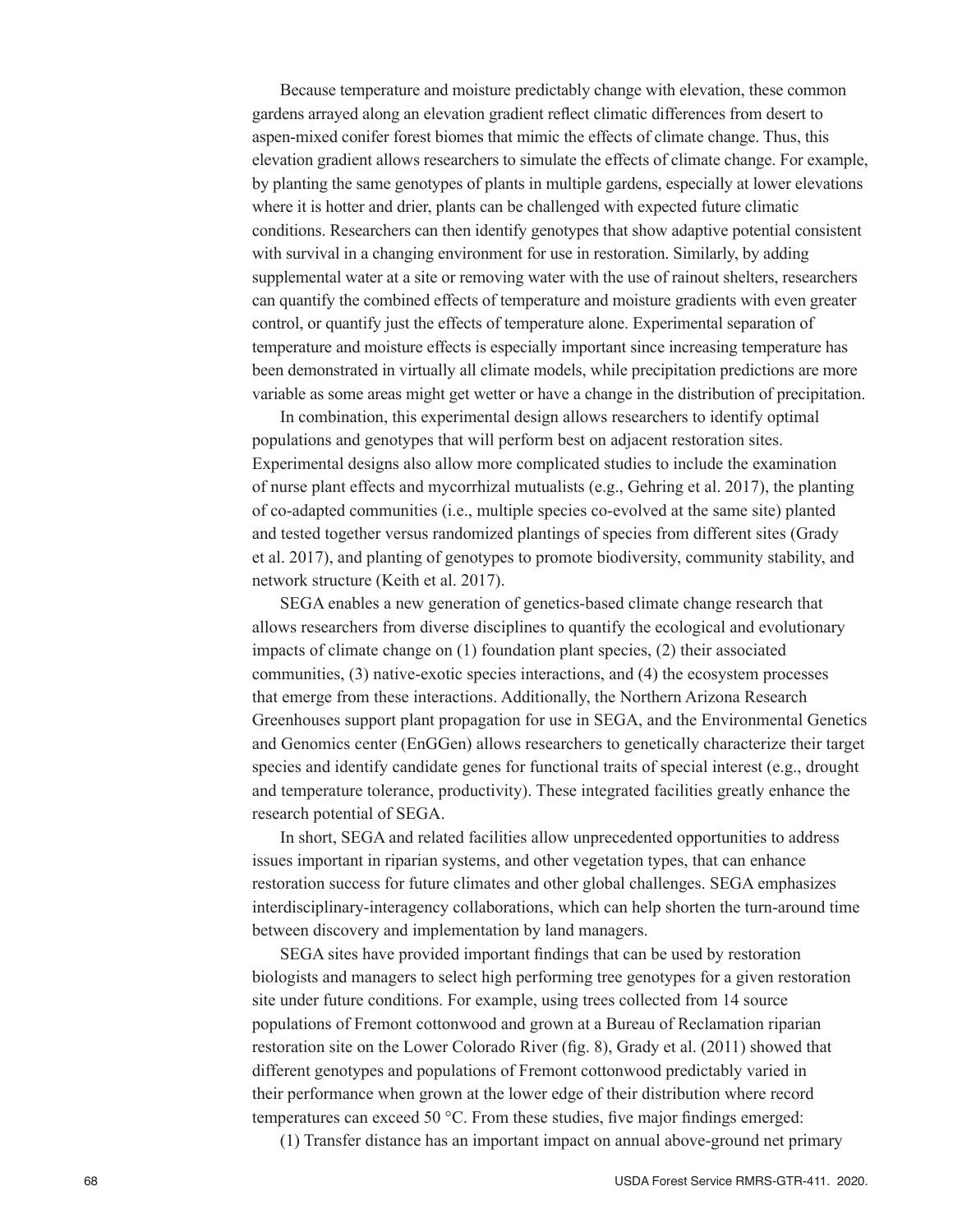productivity (ANPP). A transfer distance of 6.5 °C means that a high-elevation, cool-site population was transferred to the warmer, low-elevation field trial, and the greater the transfer distance, the greater the decline in ANPP (fig. 8). ANPP is important because it reflects the growth rate of individual tree genotypes, but it is also positively correlated with survivorship (Grady et al. 2015) and biodiversity (Ikeda et al. 2014; Stone et al. 2010; Swaty et al. 2004). Comparing the same genotypes from different transfer distances further revealed that local populations had genetics-based leaf economic traits that made them adapted to the local site (Grady et al. 2013).

(2) Lower elevation source populations are currently better adapted to temperatures that can exceed 50 °C than higher elevation populations where temperatures are cooler. This finding of local adaptation is supported by the fact that populations like the low-elevation field site on the Lower Colorado River (i.e., sites that have a long, hot growing season) achieve higher ANPP than populations from higher mountain populations (i.e., sites that are genetically adapted to frost and a shorter growing season; fig. 8). However, with ongoing and projected climate change, local stock is expected to become maladapted.

(3) The slope of the regression line shows the sensitivity of cottonwoods from the source populations used at the planting site to temperature (mean annual maximum temperature, MAMT) (figs. 8, 9). Foundation species characterized by high sensitivity (i.e., with a steep regression slope) are key candidates for conservation/restoration strategies because of their sensitivity to climate change. Less sensitive species with a shallow regression slope might receive lower priority (Grady et al. 2011). In other words, populations of species with a more shallow regression slope can be transferred greater distances without suffering a loss in productivity compared with populations of species with a steep slope.

(4) The trait-based variance of growth is illustrated by standard error vertical bars in figure 8, which represents a population's potential to adapt to climate change. Thus, for any population shown in this figure, if the predicted change in climate is less than the variance, then the population has the potential to adapt (evolve) to predicted changes. Such rapid evolution has been demonstrated in pinyon pine (Sthultz et al. 2009). After the record drought in 2002 that resulted in landscape-level mortality, the genetic composition of the survivors was significantly different than the populations prior to the drought; similar findings have been found with other plants in response to rapid climate shifts (e.g., Franks et al. 2007) and introduced mammalian herbivores (Smith et al. 2015).

Populations with high genetic variation in climate change related functional traits allow rapid evolution to new conditions. However, if predicted climate changes exceed the genetic variation in a population's climate change related functional traits, then that population is likely to die out once conditions exceed the ability of all members to cope with the hotter environment. In other words, the pace of climate change leaves little room for adaptation beyond existing genetic variation. Thus, in regions of the world where global change is highest, it would be a grave mistake to depend upon rapid evolution to solve this problem; once the trait variation in a population is exceeded (e.g., temperature or drought tolerance), the local population will likely be extirpated. Genotypes already adapted to a hotter environment represent the logical source of stock for long-term restoration in an altered environment. Thus, if the temperature of the planting site is projected to increase by  $2^{\circ}C$ , source populations already adapted to sites that are already 2 °C warmer than the planting site would be good sources of propagation stock.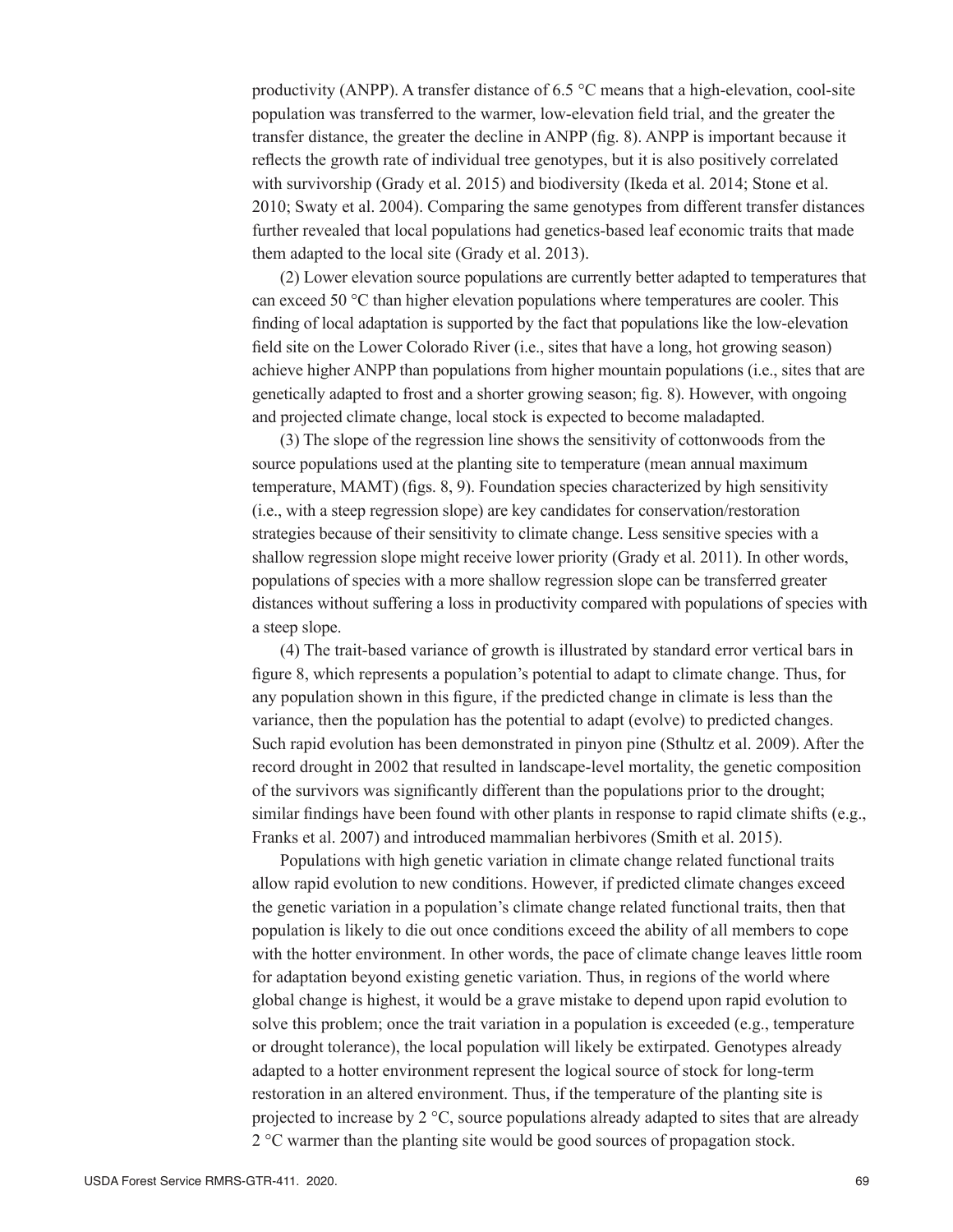



6 ANPP (kg tree-1 yr-1) 5 4 3  $r^2 = 0.64$ ; p < 0.001  $\overline{2}$ 5  $\Omega$ 1  $\overline{2}$ 3 4 6 7 Provenance MAMT transfer distance (°C)  $3.0$  $r^2 = 0.63$ ;  $p < 0.0003$ 



The problem of identifying which populations to use in restoration is especially grave at the lower edge of the species' distribution, because there are no other populations that are currently known to exist in even hotter environments. In other words, managers may have few options for finding individual genotypes or populations that are already adapted to what the environment will become in the future. This suggests that efforts to restore cottonwoods at the lower edge of their distribution are likely to fail with further climate change that exceeds the physiological tolerances of the species that would be reflected in widespread mortality and recruitment failure. In such cases, researchers and managers should use field trials to identify and experimentally deploy the most functionally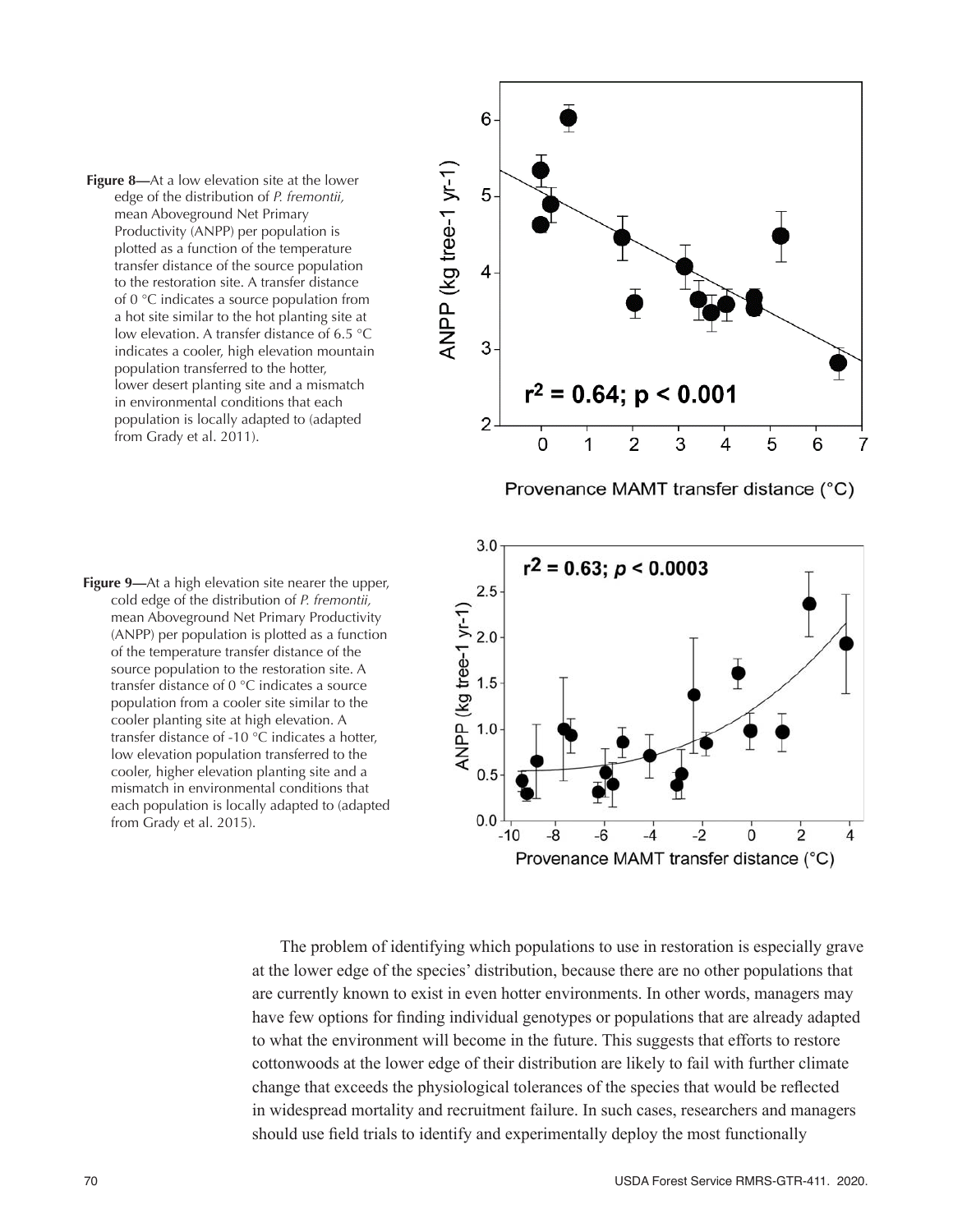equivalent species that is adapted to an even hotter environment to potentially fill the functional role of cottonwood as a foundation species (e.g., perhaps mesquite). Although not a preferred solution, this may be the best option available to achieve some restoration goals of supporting community biodiversity and providing ecosystem services.

(5) While the options for lower elevation edge populations facing climate change may be limited due to a lack of genetically appropriate stock, higher elevation populations have more promising options, because there are numerous populations at lower elevations that are already adapted to a hotter environment. For example, in another field trial study conducted near the upper end of the elevational distribution of Fremont cottonwood, Grady et al. (2015) demonstrated local adaptation in which high-elevation populations outperformed low-elevation populations in the high-elevation garden (fig. 9). With projected climate changes, these high-elevation populations would also be expected to become maladapted to the new environment. Because numerous populations live at lower elevations with a hotter environment, managers have the opportunity to select among these populations to find the one(s) that are the best candidates to plant at a higherelevation site undergoing climate change, by considering both transfer distance that equates with projected warming as well as similarities in site characteristics (e.g., soils).

Using the information in this graph, we can select source populations for a predicted level of climate change. For example, if temperature is predicted to increase by 3 °C at the high-elevation planting site, using the empirical data from this graph, populations from lower elevation sites that have evolved for a 3 °C hotter environment should do best in the hotter future environment of the high-elevation planting site (see  $-3 \degree C$  populations indicating a hotter to cooler temperature transfer distance of 3 °C). Given our findings, we recommend a maximum 3 °C transfer distance to balance success between current and future climates. While trees from greater transfer distance would be better adapted to even hotter environments, trees would suffer from productivity losses in the current cooler environment. However, transfer distances of  $\leq$  3 °C would suffer minimal productivity losses in the current environment and would perform best in a 3 °C warmer future environment. If climate change is projected to increase by 6 °C, a phased or stepwise approach over time is recommended, in which increasingly more temperature tolerant genotypes and populations are planted as the climate continues to change.

In combination, these findings provide powerful tools to assist managers in the selection of genotypes and source populations that can survive a given level of climate change. Based upon the above and other studies, we recommend planting a combination of local stock for the current environment and stock from sites that are  $1-3$  °C hotter than the planting site, which would perform best in predicted future climates. The combination of these genotypes and populations provides important genetic variation that selection can act upon as climate change and other stressors determine who wins and who dies. Such strategies are especially important in regions where global changes are great such as the arid Southwest.

Insistence on using only local stock—where the mismatch of the local populations and genotypes with the new environment are great as in figure 6—greatly diminishes the probability of successful long-term restoration. We emphasize that field trials should be embedded in the sites where extensive restoration is proposed because they standardize soil conditions, community species pools, and other factors that could confound planting strategies based upon findings from sites farther removed from the actual restoration site.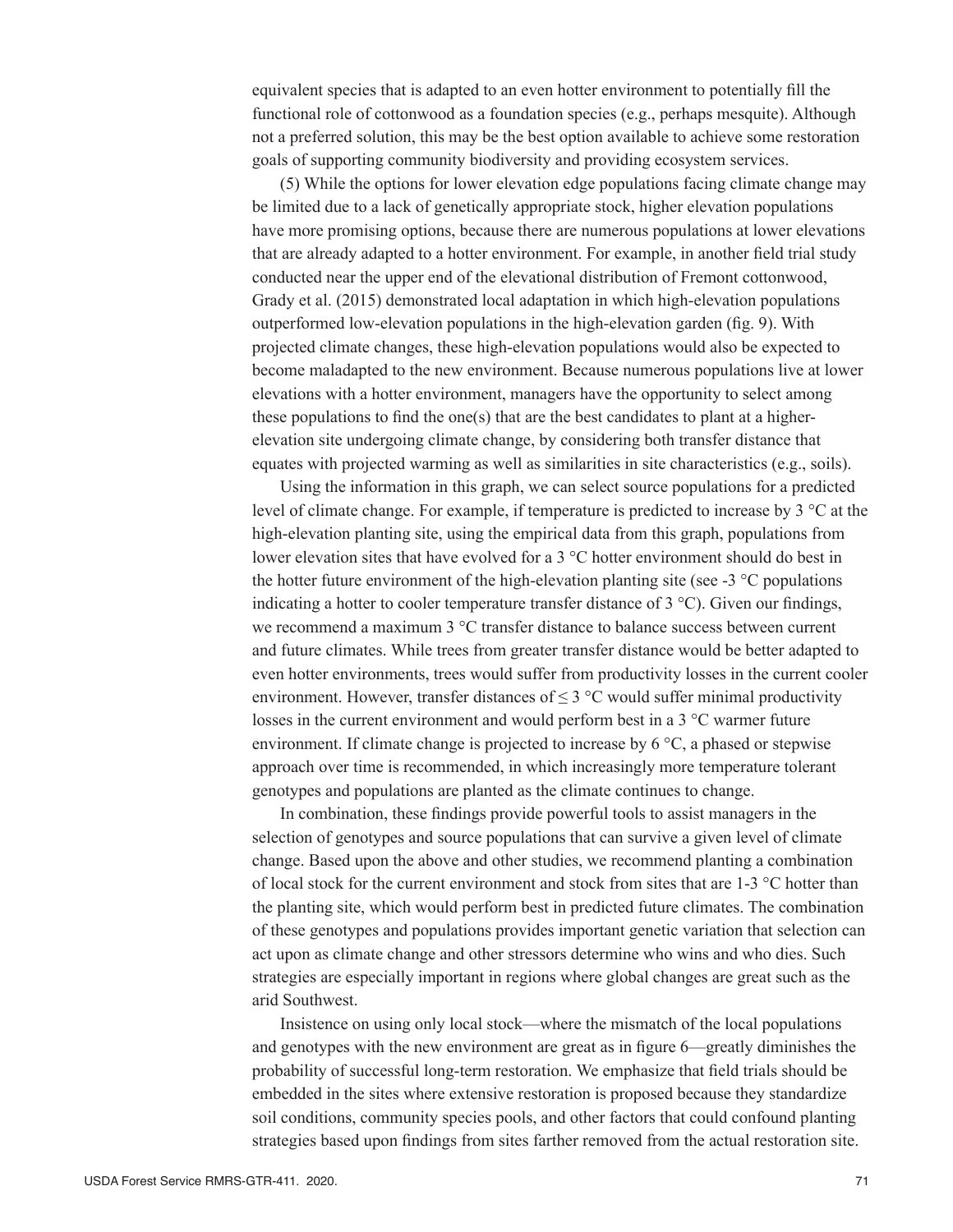# The Importance of Maintaining Genetic Diversity for Associated **Communities**

We emphasize that restoration plantings must maintain high genetic diversity both for the foundation species as well as their associated communities. Genetic variation provides the essential building blocks for natural selection to act upon (Fisher 1930), thereby allowing species to evolve in response to unforeseen challenges including future climate change, new invasive species, and currently unknown biotic and abiotic effects.

For example, Sthultz et al. (2009) documented rapid evolution in pinyon pine, *Pinus edulis,* in response to record droughts, in which drought-tolerant genotypes suffered only 21 percent mortality, whereas drought intolerant genotypes from the same population suffered 68 percent mortality resulting in a rapid shift in the genetic structure of the population. Without such genetic variation naturally occurring in the population, the impacts of drought could have been much more severe, resulting in a major bottleneck event and potential local extinction had all genotypes been drought intolerant. These and other studies clearly demonstrate the importance of maintaining high genetic variation in foundation species populations, even when the roles of genetics in community diversity and the environmental conditions likely to favor certain foundation species traits are poorly understood.

For example, Orians and Fritz (1996) showed that under one set of environmental conditions, one group of willows was found to be resistant to insect herbivory, but under another set of environmental conditions, another group of willows was most resistant to insect herbivores. Similarly, antagonistic pleiotropy refers to a single gene controlling many traits, with at least one trait conferring positive fitness effects and at least one resulting in negative impacts to the organism (Yanchuk et al. 2011). For example, a plant may exhibit suboptimal performance under normal environmental conditions, but outperform the "optimal" genotypes under conditions of extreme stress. Planting only the most productive genotypes tested under "normal" conditions could result in large losses under drought conditions. In other words, high genetic variation is an insurance policy against unknown future biotic and abiotic conditions.

In addition to high genetic diversity being crucial for the long-term survival of foundation and other species, many studies have also demonstrated that high genetic variation in foundation species promotes greater biodiversity in their associated communities (e.g., Ferrier et al. 2012; Crutsinger et al. 2006; Wimp et al. 2004). A primary reason for this relationship between genetic diversity in the foundation species and the diversity of the associated community is that different genotypes support different communities. Because many plant traits such as phenology, phytochemistry, growth, and morphology have a strong genetic component and can covary and interact with each other (Endler 1995), the combination of all these traits is referred to as the multivariate phenotype (Holeski et al. 2012). As this multivariate phenotype differs greatly among individual genotypes, it is not surprising that different organisms and communities are found on different plant genotypes and that interspecific indirect genetic effects (IIGEs) among species in a community further lead to differences in community assembly on different plant genotypes and evolution (Allan et al. 2012).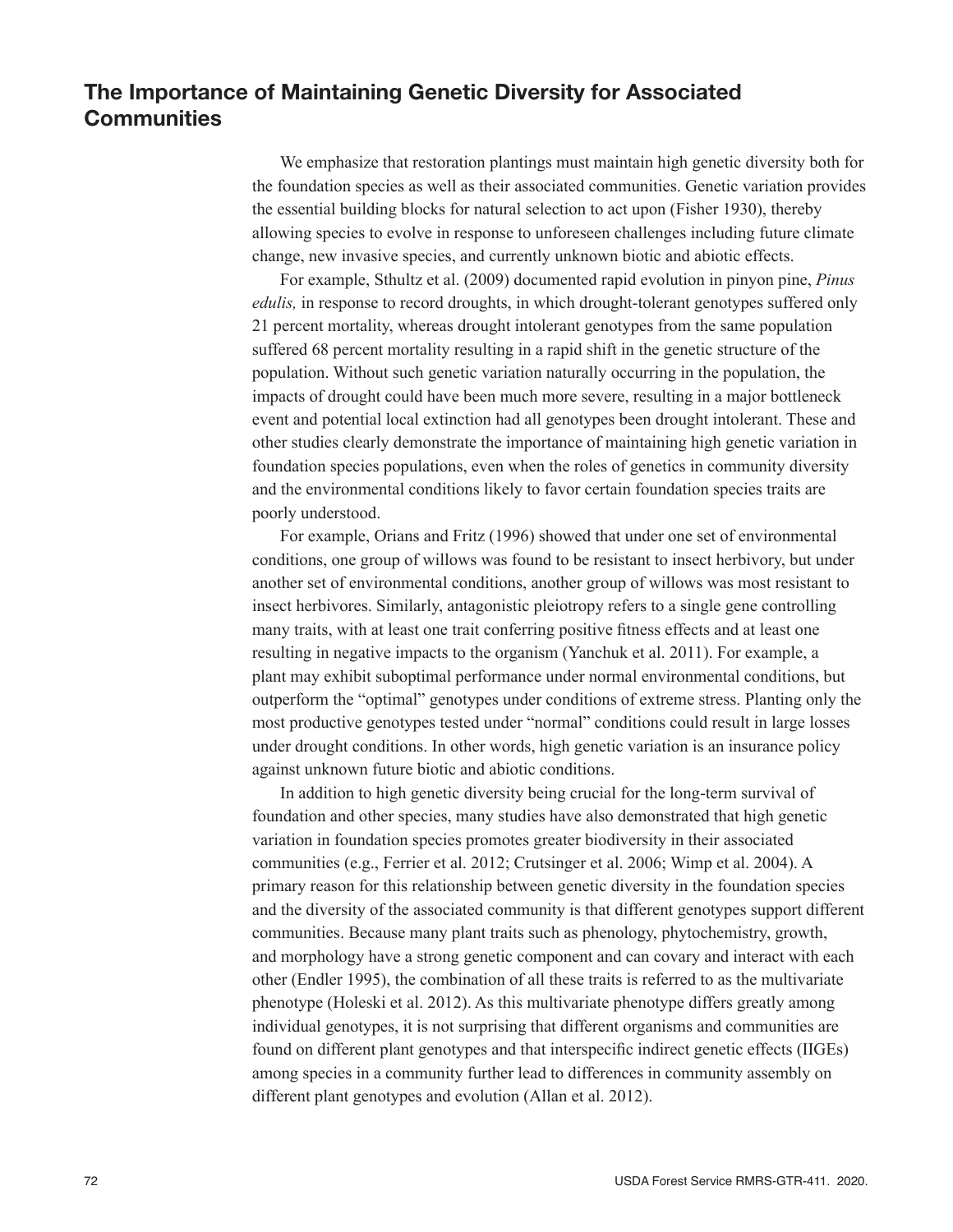Because these multivariate plant traits and interactions are genetically based and passed to their offspring, the communities they support represent heritable traits that can be quantified (Keith et al. 2010; Shuster et al. 2006). Numerous studies of plants around the world from the tropics to the tundra and desert to alpine environments exhibit community heritability in which related individuals tend to support the same communities (review by Whitham et al. 2012). Numerous studies with cottonwoods have demonstrated the importance of individual genotypes supporting different communities of diverse organisms including mycorrhizal mutualists, decomposing soil fungi and bacteria, lichens, twig endophytes, and insects that are closely tied to the multivariate phenotypes of individual plant genotypes (Lamit et al. 2015).

Studies of other systems such as conifers and eucalypts have shown similar patterns. Gehring et al. (2014) showed that different genotypes of pinyon pine (*Pinus edulis*) supported different mycorrhizal communities, and Barbour et al. (2009) showed that different genotypes of blue gum (*Eucalyptus globulus*) supported different communities of arthropods and fungi. These genetic effects even extend to beavers (Bailey et al. 2004), elk (Bailey et al. 2007), nesting birds (Martinsen and Whitham 1994) and seedeating birds and mammals (Christensen and Whitham 1993). Thus, if maintaining high biodiversity is desirable, managers can select for a combination of different genotypes and populations that support the greatest biodiversity.

Another important principle is the concept of managing foundation species for both genetic and community connectivity. Genetic connectivity considers the degree to which populations of foundation species share genes and associated alleles across their distribution. Similarly, community connectivity considers the degree to which populations of foundation species share communities across their distribution, which is a concept supported by the genotypic-community associations described above. Thus, it is critical to understand the biotic and abiotic factors that either facilitate or inhibit genetic connectivity in foundation species and how it may change over time in conjunction with environmental change.

Cushman et al. (2014) and Bothwell et al. (2017) recently demonstrated the utility of this approach via the identification of genetic corridors in two widely distributed foundation species, *P. fremontii* and *P. angustifolia.* Like many cottonwood species, both *P. fremontii* and *P. angustifolia* support large and diverse communities of organisms whose connectivity may depend, in part, on the maintenance of genetic connectivity in their respective foundation species. Although such studies are in their infancy, "managing for connectivity" in both foundation species and their associated communities constitutes a "best approach" for preserving biodiversity into the future.

In combination, maintaining high genetic diversity in restoration plantings is crucial to both the survival of the foundation species and the diverse communities they support. These findings illustrate why it is so important for restoration biologists to maintain high genetic diversity in plantings, not only to support evolutionary potential in the trees, but also to support a diverse community of organisms. Experimental field trials (common gardens) represent a robust tool that allows researchers to quantify these relationships and develop a truly "adaptive management" strategy that is based on both ecological and evolutionary principles.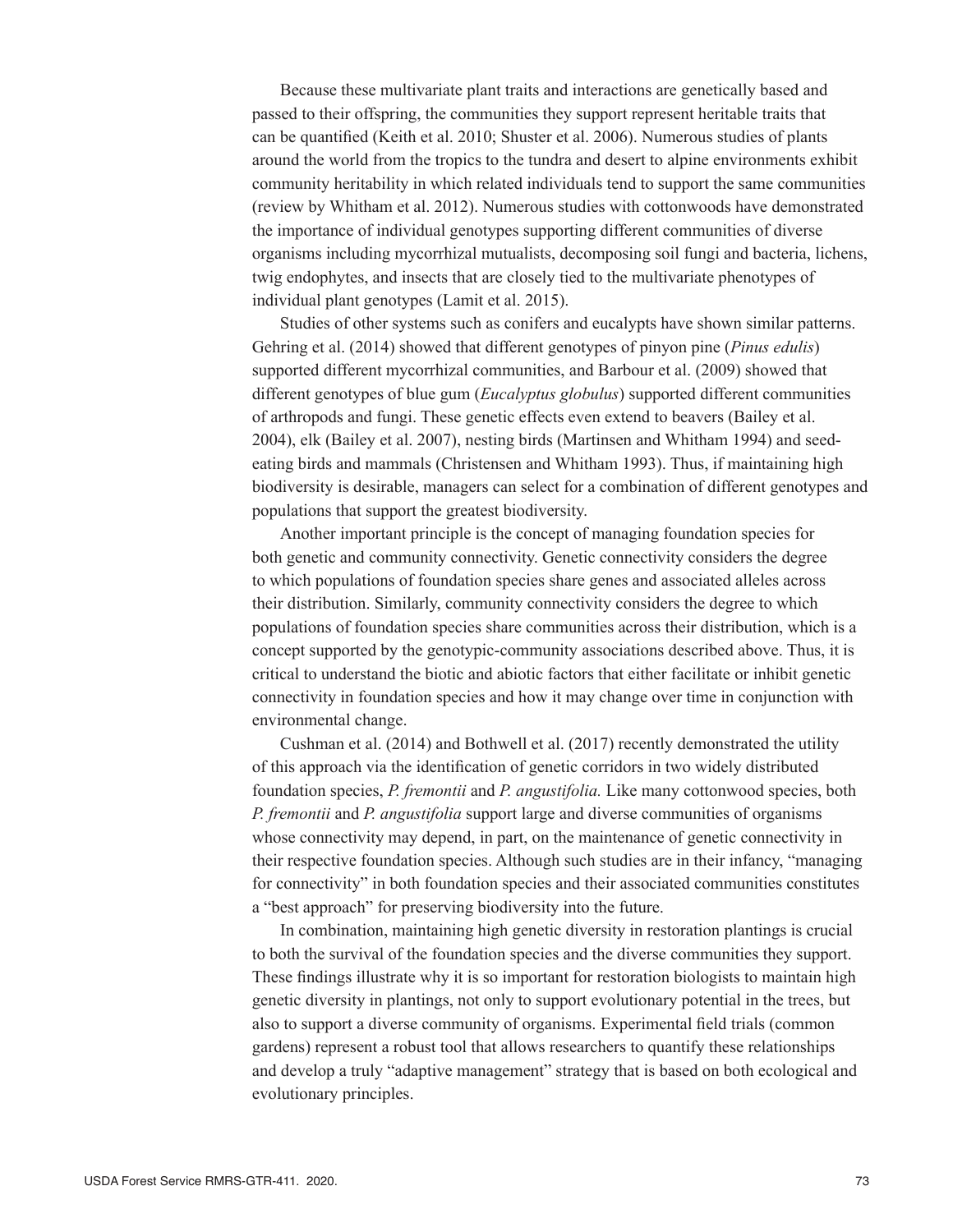#### Summary

Despite their intuitive appeal, ecological restoration policies encouraging the use of locally derived stock may be misguided in the face of climate change, invasive species, altered flood regimes, fire, and other biotic and abiotic challenges. Rapidly changing environmental conditions are likely to favor plant traits that are distinct from the historical conditions in which local species have evolved. Failure to recognize these crucial environmental differences can lead to long-term failure of restoration projects. While the focus of this chapter has been on riparian restoration, global change is a universal challenge and the same principles presented here apply to all ecosystems facing similar challenges worldwide.

We propose the following stepwise restoration approach to mitigate the impacts of global change:

(1) Focus first on regions that are recognized as undergoing rapid environmental changes such as riparian habitats in the American Southwest.

(2) Identify the foundation plant species that are recognized as the drivers of their respective ecosystems (e.g., cottonwoods, willows, and other dominant plants on the landscape). This is relatively easy to do as there is a wealth of published data and knowledge about the species that have the greatest functional roles in defining their respective ecosystems. As we continue to become more knowledgeable about these ecosystems in identifying hidden players such as endophytes, fungal mutualists, and pathogens (e.g., Bailey et al. 2005) that also play foundational roles, they can be added into more sophisticated studies.

(3) On Federal, State, and private lands where change is imminent or has already occurred, such as the Little Colorado River that is inundated by invasive tamarisk (*Tamarix* spp.) and camelthorn (*Alhagi maurorum*), field trials should be established to determine which populations and genotypes can survive in these altered environments. These plantings will be most effective if they comprise the range of genotypes present throughout the species' range, especially from hotter, drier climates that have similar hydrology, soils, and invasive species.

(4) Based on these field trials, a diverse set of adapted genotypes and source populations can be identified and propagated for use on adjacent lands that can best survive both current and future environmental conditions.

(5) Because different genotypes support different communities, individual genotypes and source populations can also be selected that support high biodiversity, community stability, and connectivity. Thus, as supporting high biodiversity (especially of sensitive and listed species) becomes increasingly important, managers can move from restoring at the level of species to restoring at the genotype level. They do this by using specific plant genotypes that are preferred by community members of special interest such as the southwestern willow flycatcher (Bangert et al. 2013). However, managers must be careful to avoid selecting only optimal genotypes for a specific purpose. As noted above, sometimes the suboptimal genotypes under one set of conditions outperform the optimal genotypes under another set of conditions.

The Southwest Experimental Garden Array funded by the National Science Foundation was specifically established to achieve these goals of incorporating genetics approaches in land management with the major vegetation types on the Federal, State,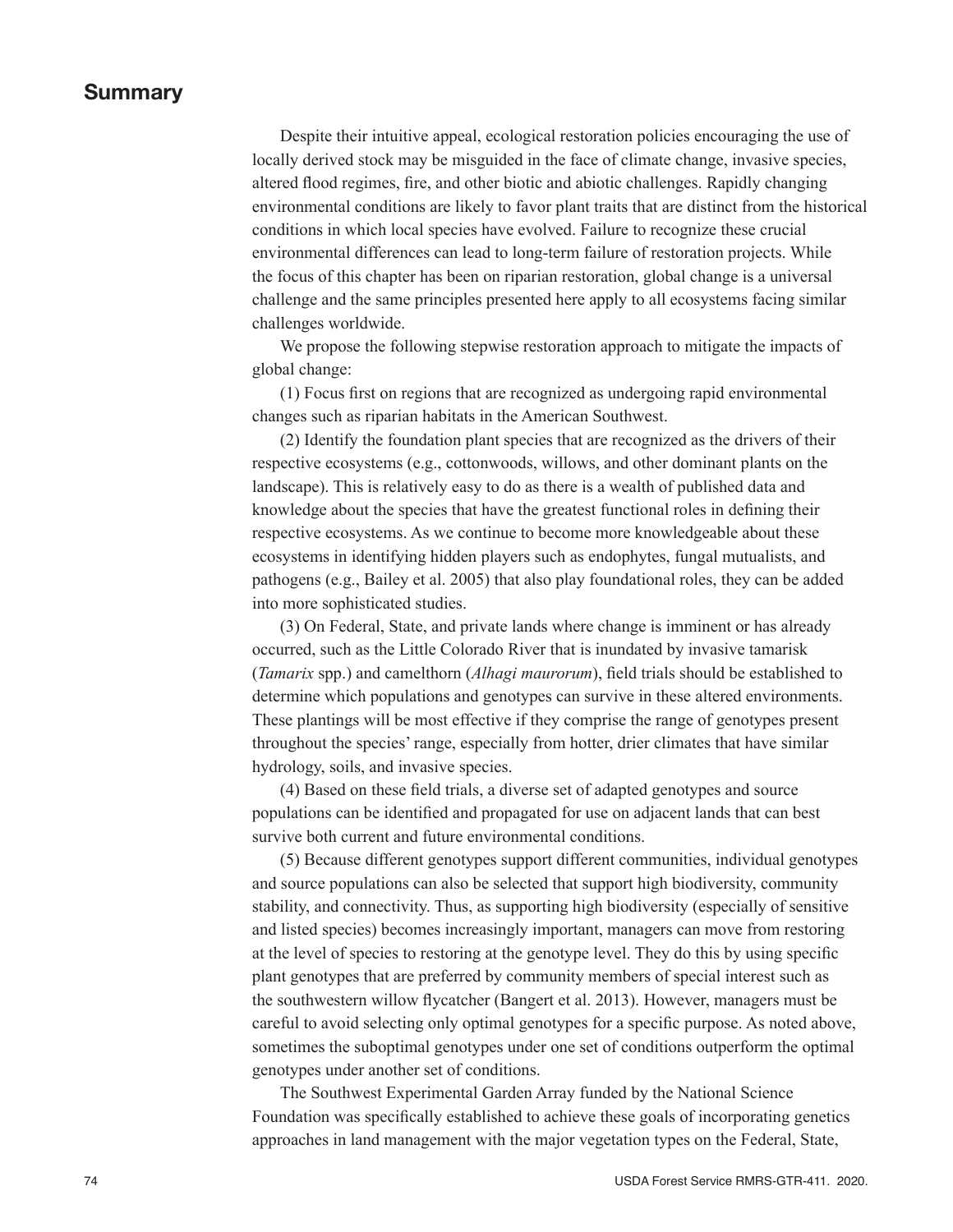and private lands that the array encompasses. We emphasize that such genetic approaches have long been used in agricultural crops in which yield is the major desired outcome. The goals of wildland restoration generally emphasize creating native habitat to support high biodiversity are different than agricultural fields. But the genetic principles are the same, and land management can be improved using such methods. In the face of great environmental challenges, genetics-based approaches are cost effective and represent a key step forward to help mitigate the impacts of global environmental change.

## **References**

- Aitken, S.N.; Yeaman, S.; Holliday, J.A.; Wang, T.; Curtis-McLane, S. 2008. Adaptation, migration or extirpation: climate change outcomes for tree populations. Evolutionary Applications. 1: 95-111.
- Allan, G.J.; Shuster, S.M.; Woolbright, S.; Walker, F.; Meneses, N.; Keith, A.R.; Bailey, J.; Whitham, T.G. 2012. Interspecific indirect genetic effects (IIGEs): Linking genetics and genomics to community ecology and ecosystem processes. In: Ohgushi, T.; Schmitz, O.; Holt, R.D., eds. Trait-Mediated Indirect Interactions: Ecological and Evolutionary Perspectives. New York, NY: Cambridge University Press: 295–323.
- Allen, C.D.; Breshears. D.D. 1998. Drought-induced shift of a forest-woodland ecotone: rapid landscape response to climate variation. Proceedings of the National Academy of Sciences. 95: 14839-14842.
- Allen, C.D.; Macalady, A.K.; Chenchouni, H.; Bachelet, D.; McDowell, N.; Vennetier, M.; Kitzberger, T.; Rigling, A.; Breshears, D.D.; Hogg, E.H.; González, P.; Fensham, R.; Zhang, Z.; Castro, J.; Demidova, N.; Lim, J.; Allard, G.; Running, S.W.; Semerci, A.; Cobb, N. 2010. Forest Ecology and Management. 259: 660-684.
- Bailey, J.K.; Deckert, R.; Schweitzer, J.A.; Rehill, B.J.; Lindroth, R.L.; Gehring, C.A.; Whitham, T.G. 2005. Host plant genetics affect hidden ecological players: Links among *Populus*, condensed tannins and fungal endophyte infection. Canadian Journal of Botany. 83: 356–361.
- Bailey, J.K.; Schweitzer, J.A.; Rehill, B.J.; Irschick, D.J.; Whitham, T.G.; Lindroth, R.L. 2007. Rapid shifts in the chemical composition of aspen forests: An introduced herbivore as an agent of natural selection. Biological Invasions. 9: 715–722.
- Bailey, J.K.; Schweitzer, J.A.; Rehill, B.J.; Lindroth, R.L.; Martinsen, G.D.; Whitham, T.G. 2004. Beavers as molecular geneticists: A genetic basis to the foraging of an ecosystem engineer. Ecology. 85: 603–608.
- Bangert, R.K.; Ferrier, S.M.; Evans, L.M.; Kennedy, K.; Grady, K.C.; Allan, G.J.; Whitham, T.G. 2013. The proportion of three foundation plant species and their genotypes influence an arthropod community: restoration implications for the endangered southwestern willow flycatcher. Restoration Ecology. 21: 447-456.
- Barbour, R.C.; O'Reilly-Wapstra, J.M.; De Little, D.W.; Jordan, G.J.; Steane, D.A.; Humphreys, J.R.; Bailey, J.K.; Whitham, T.G.; Potts, B.M. 2009. A geographic mosaic of genetic variation within a foundation tree species and its community-level consequences. Ecology. 90: 1762–1772.
- Bothwell, H.M.; Cushman, S.A.; Woolbright, S.A.; Hersch-Green, E.; Evans, L.M.; Allan, G.J.; Whitham, T.G. 2017. Conserving threatened riparian ecosystems in the American West: Precipitation gradients and river networks drive genetic connectivity and diversity in a foundation riparian tree, *Populus angustifolia.* Molecular Ecology. 19: 5114–5132.
- Brusca, R.C.; Wiens, J.F.; Meyer, W.M.; Eble, J; Franklin, K.; Overpeck, J.T; Moore, W. 2013. Dramatic response to climate change in the Southwest: Robert Whittaker's 1963 Arizona mountain plant transect revisited. Ecology and Evolution. 3: 3307–3319.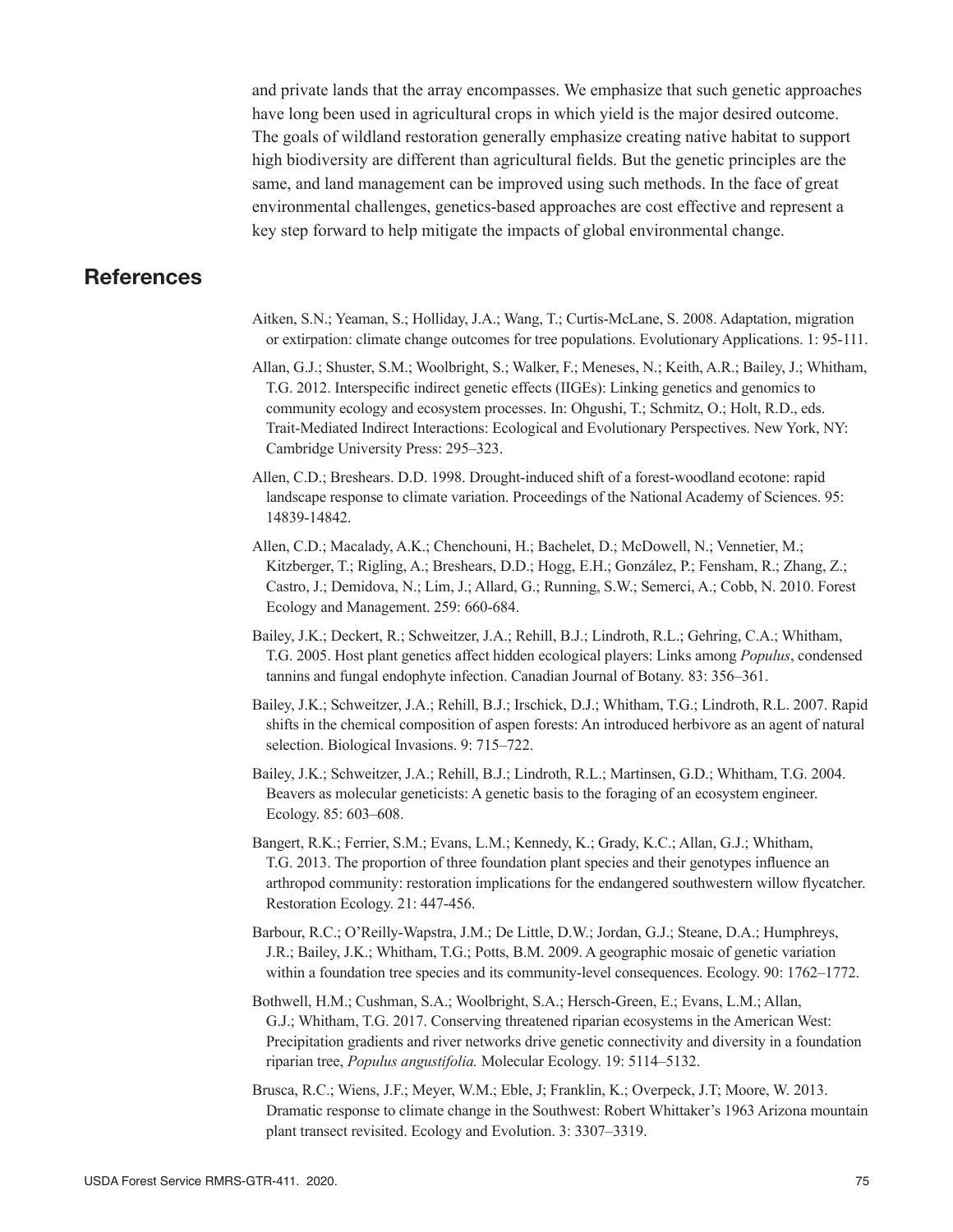- Cayan, D.R.; Das, T.; Pierce, D.W.; Barnett, T.P.; Tyree, M.; Gershunov, A. 2010. Future dryness in the southwest U.S. and the hydrology of the early 21st century drought. Proceedings of the National Academy of Sciences. 107: 21271-21276.
- Chen, I.; Hill, J. K.; Ohlemüller, R.; Roy, D.B.; Thomas, C.D. 2011. Rapid range shifts of species associated with high levels of climate warming. Science. 333: 1024-1026.
- Christensen, K.M.; Whitham, T.G. 1993. Herbivore impact on competition between birds and mammals for pinyon pine seeds. Ecology. 74: 2270–2278.
- Clausen, J.; Keck, D.D.; Hiesey, W.M.1940. Experimental studies on the nature of species. I. The effect of varied environments on western North American plants. Carnegie Institution of Washington Publication 520. Washington, DC: Carnegie Institution of Washington.
- Cushman, S.; Max, T.; Meneses, N.; Evans, L.M.; Honchak, B.; Whitham, T.G.; Allan, G.J. 2014. Landscape genetic connectivity in a riparian foundation tree is jointly driven by climate gradients and river networks. Ecological Applications. 24: 1000-1014.
- Crutsinger, G.M. 2016. A community genetics perspective: opportunities for the coming decade. New Phytologist. 210: 65–70.
- Crutsinger, G.M.; Collins, M.D.; Fordyce, J.A.; Gompert, K.; Nice, C.C.; Sanders, N.J. 2006. Plant genotypic diversity predicts community structure and governs an ecosystem process. Science. 313: 966–968.
- Dayton, P.K. 1972. Toward an understanding of community resilience and the potential effects of enrichments to the benthos at McMurdo Sound, Antarctica. In: Parker, B.C., ed. Proceedings of the colloquium on conservation problems. Lawrence, KS: Allen Press: 81–96.
- Davies, P.M. 2010. Climate change implications for river restoration in global biodiversity hotspots. Restoration Ecology. 18: 261–268.
- Davis, M.B.; Shaw, R.G. 2001. Range shifts and adaptive responses to Quaternary climate change. Science. 292: 673-679.
- Ellison, A.M.; Bank, M.S.; Clinton, B.D.; Colburn, E.A.; Elliott, K; Ford, C.R.; Foster, D.R.; Kloeppel, B.D.; Knoepp, J.D; Lovett, G.M; Mohan, J.; Orwig, D.A.; Rodenhouse, N.L; Sobczak, W.D.; Stinson, K.A.; Stone, J.K.; Swan, C.M.; Thompson, J.; Von Holle, B.; Webster, J.R. 2005. Loss of foundation species: consequences for the structure and dynamics of forested ecosystems. Frontiers in Ecology and Environment. 3: 479-486.
- Endler, J. 1995. Multiple-trait coevolution and environmental gradients in guppies. Trends in Ecology and Evolution. 10: 22-29.
- Evans, L.M.; Kaluthota, S.; Pearce, D.W.; Allan, G.J.; Floate, K.; Rood, S.B; Whitham, T.G. 2016. Bud phenology and growth are subject to divergent selection across a latitudinal gradient in *Populus angustifolia* and impact adaptation across the distributional range and associated arthropods. Ecology and Evolution. 6: 4565-4581.
- Ferrier, S.M.; Bangert, R.K.; Hersch-Green, E.; Bailey, J.K; Allan, G.J.; Whitham, T.G. 2012. Unique arthropod communities on different host-plant genotypes results in greater arthropod diversity. Arthropod-Plant Interactions. 6: 187–195.

Fisher, R.A. 1930. The genetical theory of natural selection. Oxford, UK: Clarendon Press. 308 p.

- Fischer, D.G.; Chapman, S.K.; Classen, A.T.; Gehring, C.A.; Grady, K.C., Schweitzer, J.A., Whitham, T.G. 2014. Plant genetic effects on soils under climate change. Plant and Soil. 379: 1–19.
- Franks, S.J.; Sim, S; Weis, A.E. 2007. Rapid evolution of flowering time by an annual plant in response to a climate fluctuation. Proceedings of the National Academy of Sciences. 104: 1278– 1282.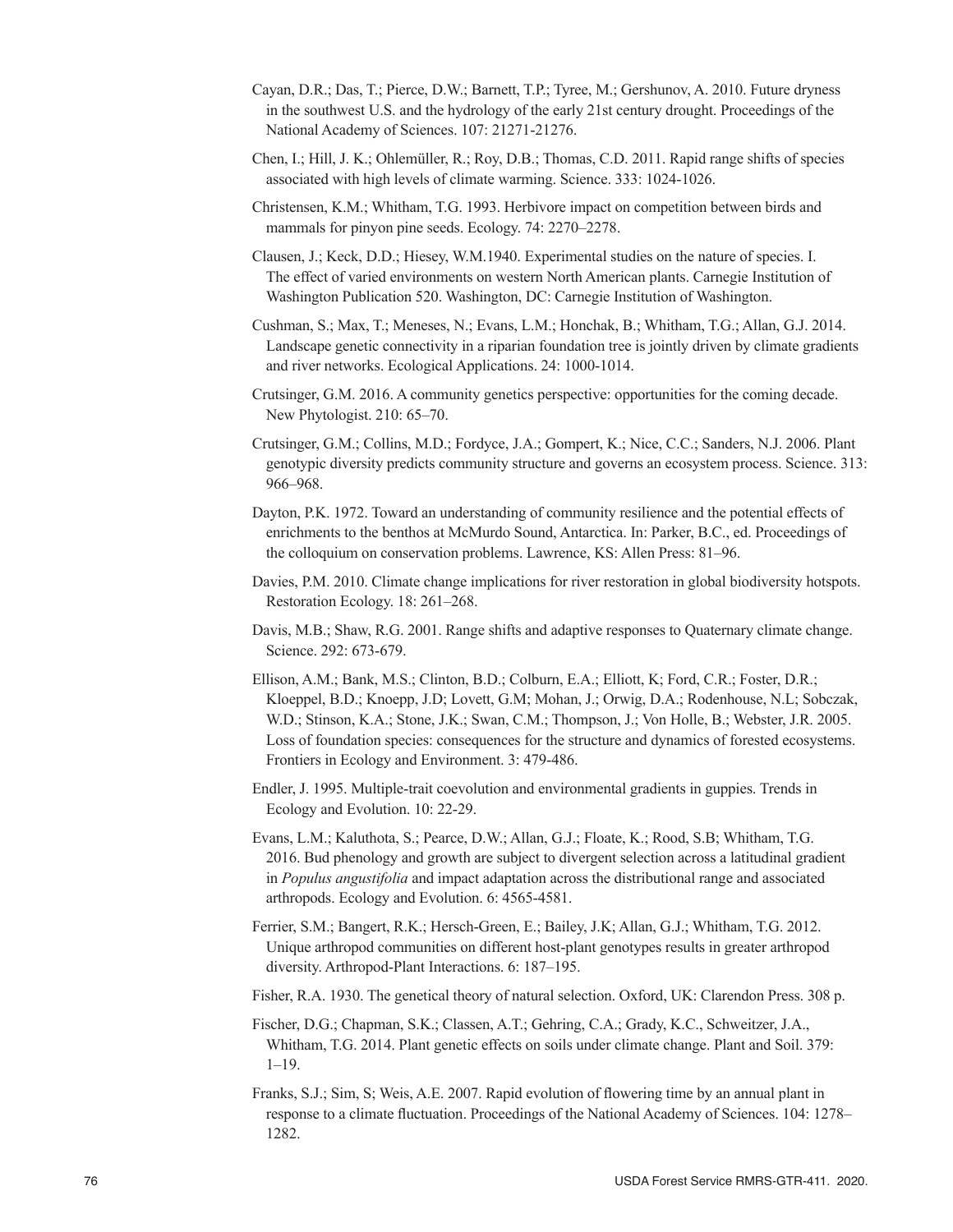- Garfin, G.; Jardine, A.; Merideth, R.; Black, M.; LeRoy, S. 2013. Assessment of climate change in the Southwest United States: A Report Prepared for the National Climatic Assessment.
- Gehring, C.A.; Flores-Rentería, D.; Sthultz, C.M.; Leonard, T.M.; Flores-Rentería, L.; Whipple, A.V; Whitham, T.G. 2014. Plant genetics and interspecific competitive interactions determine ectomycorrhizal fungal community responses to climate change. Molecular Ecology. 2014: 1379–1391.
- Gehring, C.A., Sthultz, C.M.; Flores-Rentería, L.H.; Whipple, A.V.; Whitham, T.G. 2017. Tree genetics defines fungal partner communities that may confer drought tolerance. Proceedings of the National Academy of Sciences. 114: 11169-11174.
- Gitlin, A.R.; Sthultz, C.M.; Bowker, M.A.; Stumpf, S.; Paxton, K.L.; Kennedy, K.; Munoz, A.; Bailey, J.K.; Whitham, T.G. 2006. Mortality gradients within and among dominant plant populations as barometers of ecosystem change during extreme drought. Conservation Biology. 20: 1477-1486.
- Grady, K.C.; Ferrier, S.M.; Whitham, T.G.; Kolb, T.E.; Hart, S.C.; Allan, G.J. 2011. Genetic variation in productivity of foundation riparian species at the edge of their distribution: implications for restoration and assisted migration in a warming climate. Global Change Biology. 17: 3724–3735.
- Grady, K.C.; Kolb, T.E.; Ikeda, D.H.; Whitham, T.G. 2015. A bridge too far: Cold and pathogen constraints to genetics based assisted migration of riparian forests. Restoration Ecology. 23: 811–820.
- Grady, K.C.; Wood, T.E.; Kolb, T.E.; Hersch-Green, E.; Shuster, S.M.; Gehring, C.A.; Hart, S. C.; Allan, G.J.; Whitham, T.G. 2017. Local biotic adaptation of trees and shrubs to plant neighbors. Oikos. 126: 583–593.
- Gutschick, V.P.; BassiriRad, H. 2003. Extreme events as shaping physiology, ecology, and evolution of plants: toward a unified definition and evaluation of their consequences. New Phytologist. 160: 21-42.
- Hereford, J. 2009. A quantitative survey of local adaptation and fitness tradeoffs. The American Naturalist. 173: 579-588.
- Holeski, L.M.; Hillstrom, M.L; Whitham, T.G.; Lindroth, R.L. 2012. Relative importance of genetic, ontogenetic, induction and seasonal variation in producing a multivariate defense phenotype in a foundation tree species. Oecologia. 170: 695–707.
- Ikeda D.H.; Bothwell, H.M; Lau, M. K.; O'Neill, G.A.; Grady, K.C.; Whitham, T.G. 2014. A genetics-based universal community transfer function for predicting the impacts of climate change on future communities. Functional Ecology. 28: 65-74.
- Ikeda, D.H.; Max, T.L; Allan, G. J.; Lau, M.K.; Shuster, S.M.; Whitham, T.G. 2017. Genetically informed ecological niche models improve climate change predictions. Global Change Biology. 23: 164–176.
- Johnson, G.R.; Sorenson, F. C.; St. Clair, J.B.; Cronn, R.C. 2004. Pacific Northwest forest tree seed zones: A template for native plants? Native Plants Journal. 5: 131–140.
- Jones, T.A.; Monaco, T.A. 2009. A role for assisted evolution in designing native plant materials for domesticated landscapes. Frontiers in Ecology and Environment. 7: 541–547.
- Joshi, J.; Schmid, B.; Caldeira, M.C.; Dimitrakopoulos, P.G.; Good, J.; Harris, R.; Hector, A.; Huss-Danell, K.; Jumpponen, A.; Minns, A.; Mulder, C.P.H.; Pereira, J.S.; Prinz, A.; Scherer-Lorenzen, M.; Siamantziouras, A.-S.D; Terry, A.C.; Troumbis, A.Y.; Lawton, J.H. 2001. Local adaptation enhances performance of common plant species. Ecology Letters. 4: 536-544.
- Keith, A.R.; Bailey, J.K; Whitham, T.G. 2010. A genetic basis to community repeatability and stability. Ecology. 11: 3398–3406.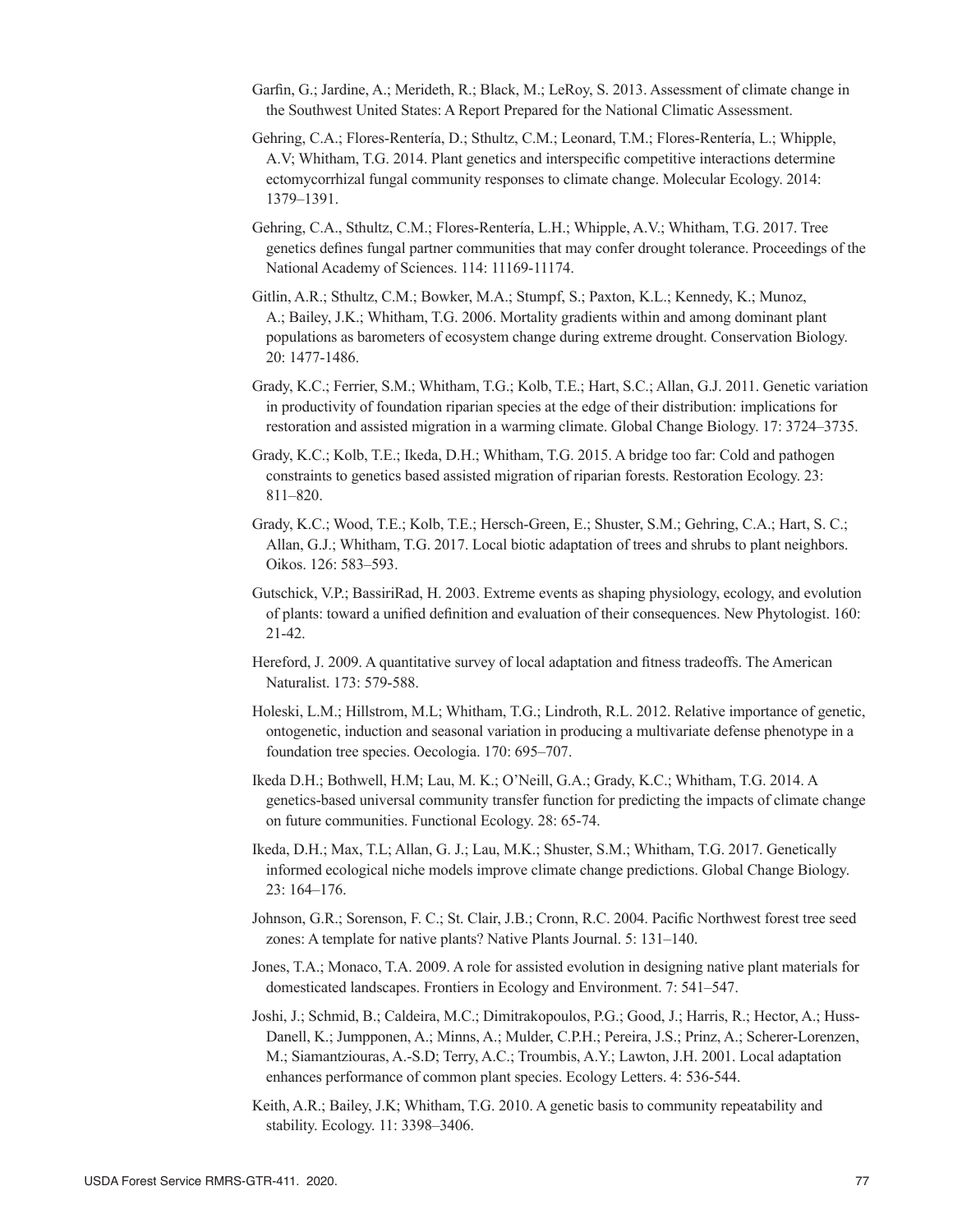- Keith, A.R.; Bailey, J.K.; Lau, M.K.; Whitham, T.G. 2017. Genetics-based interactions of foundation species affect community diversity, stability, and network structure. Proceedings of the Royal Society, Series B. 284: 20162703. [http://dx.doi.org/10.1098/rspb.2016.2703.](http://dx.doi.org/10.1098/rspb.2016.2703) [Accessed November 12, 2017.]
- Lamit, L.J.; Busby, P.E.; Lau, M.K.; Compson, Z.G.; Wojtowicz, T.; Keith, A.R.; Zinkgraf, M.S.; Schweitzer, J.A.; Shuster, S.M.; Gehring, C.A.; Whitham, T.G. 2015. Tree genotype mediates covariance among diverse communities from microbes to arthropods. Journal of Ecology. 103: 840–850.
- LCR-MSCP. 2004. Lower Colorado River Multi-Species Conservation Program, Volume II: Habitat Conservation Plan. Final. December 17, 2004. J&S 00450.00, Sacramento, California. 506 p.
- Loarie, S.R.; Duffy, P.B.; Hamilton, H.; Asner, G.P.; Field, C.B.; Ackerly D.D. 2009. The velocity of climate change. Nature. 462: 1052-1055.
- Marris, E. 2009. Planting the forest of the future. Nature. 459: 906-908.
- Martinsen, G.D.; Whitham, T.G. 1994. More birds nest in hybrid cottonwoods. Wilson Bulletin. 106: 474–481.
- Meffe, G.K.; Carroll, C.R. 1997. What is conservation biology? In: Meffe, G.K.; Caroll, R.C., eds. Principles of Conservation Biology, 2nd ed. Sunderland, MA: Sinauer Associates: 3–27.
- O'Neill, G.A.; Hamann, A.; Wang, T. 2008a. Accounting for population variation improves estimates of the impact of climate change on species' growth and distribution. Journal of Applied Ecology. 45: 1040–1049.
- O'Neill, G.A.; Ukrainetz, N.K.; Carlson, M.R.; Cartwright, C.V.; Jaquish, B.C.; King, J.N; Krakowski, J.; Russell, J.H.; Stoehr, M.U.; Xie, C.; Yanchuk, A.D. 2008b. Assisted migration to address climate change in British Columbia: recommendations for interim seed transfer standards. B.C. Ministry of Forests and Range, Research Branch, Victoria, B.C. Technical Report. 048. [www.](https://www.for.gov.bc.ca/hfd/pubs/Docs/Tr/Tr048.htm) [for.gov.bc.ca/hfd/pubs/Docs/Tr/Tr048.htm.](https://www.for.gov.bc.ca/hfd/pubs/Docs/Tr/Tr048.htm) [Accessed November 12, 2017.]
- O'Neill, G.; Wang, T.; Ukrainetz, N.; Charleson, L. McAuley, L.; Yanchuk, A.; Zedel., S. 2017. A proposed climate-based seed transfer system for British Columbia. Province of B.C., Victoria, B.C. Technical Report 099. [www.for.gov.bc.ca/hfd/pubs/Docs/Tr/Tr099.htm](http://www.for.gov.bc.ca/hfd/pubs/Docs/Tr/Tr099.htm) [Accessed November 12, 2017.]
- Orians, C.M.; Fritz, R.S. 1996. Genetic and soil-nutrient effects on the abundance of herbivores on willow. Oecologia. 105: 388–396.
- Patla, S. 2014. Regional wetland conservation plan: Upper Green River wetland core complex. Jackson, WY: Wyoming Game and Fish Department. 53 p.
- Pedlar, J.; McKenney, D.; Beaulieu, J.; Colombo, S.; McLachlan, J.; O'Neill, G. 2011. The implementation of assisted migration in Canadian forests. The Forestry Chronicle. 87: 766–777.
- Rehfeldt, G.E.; Crookston, N.L.; Warwell, M.V.; Evans, J.S. 2006. Empirical analyses of plantclimate relationships for the western United States. International Journal of Plant Science. 167: 1123–1150.
- Savolainen, O.; Pyhajarvi, T.; Knurr, T. 2007. Gene flow and local adaptation in trees. Annual Review of Ecology, Evolution, and Systematics. 38: 595–619.
- Seager, R.; Ting, M.; Held, I.; Kushnir, Y.; Lu, J.; Vecchi, G.; Huang, H.; Harnik, N.; Leetmaa, A.; Lau, N.; Li, C.; Velez, J.; Naik, N. 2007. Model projections of an imminent transition to a more arid climate in southwestern North America. Science. 316: 1181-1184.
- Shuster, S.M.; Lonsdorf, E.V.; Wimp, G.M.; Bailey, J.K.; Whitham, T.G. 2006. Community heritability measures the evolutionary consequences of indirect genetic effects on community structure. Evolution. 60: 991-1003.